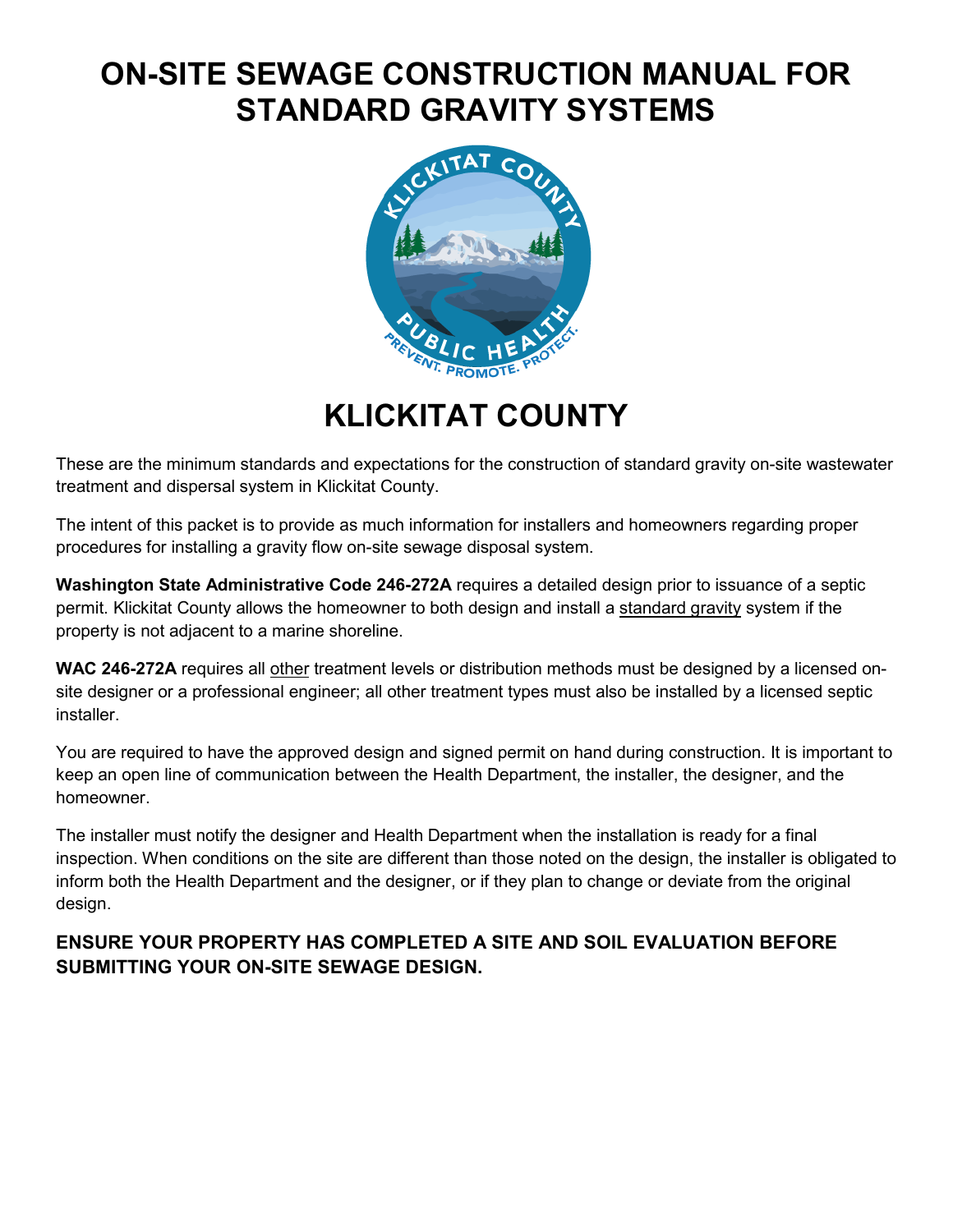### **SECTION 1**

#### **BUILDING SEWER REQUIREMENTS**

- The building sewer line out can be three or four inches in diameter and should meet ASTM D 3034 for poly-vinyl chloride (PVC) and SDR 35 piping. The type of pipe used should be labeled/shown on your design.
- The grade on all parts of the building sewer line must be 1⁄4 inch **maximum** fall per foot with a **minimum** of 1⁄8 inch fall per foot. All transport lines or sewer lines should be bedded to prevent sagging. Ensure to remove all stones, wood, organic debris, or objects that may cause damage.
- At least one sewer clean-out must be constructed prior to the septic tank and/or 2' from the foundation or skirting of the structure. Clean-outs must be installed at intervals of 50' on all transport lines from the structure to the tank.
- If elbows or bends are necessary, they cannot be greater than a  $45^{\circ}$  angle, unless it is a soft or long sweeping 90° bend.
- When a vertical drop and/or a change of direction of the building sewer is necessary, use a long sweeping 90°. Clean-outs are recommended at angles of 45° or greater.
- Any pipe crossing under a driveway, parking area, or vehicular encroachment area must be buried 36 inches in the ground or bedded in sand and encased in 5-inch or 6-inch schedule 40 PVC.
- All lines must be constructed to be watertight.
- The sewer out line from the building shall be bedded in a manner that assures it is:
	- $\circ$  Free from stones, boulders, or other objects that may cause damage
	- o Free of organic material (wood, sod, etc.) that may decompose
	- o **Evenly supported along its entire length; and**
	- o **Unlikely to settle**
- Minimizing high and low spots while digging will reduce the potential for settling, sagging, or broken fittings.
- When connecting the sewer line to the tank ensure an adequate watertight seal is made and the pipe is bedded to relieve inevitable settling. Watertightness of the septic tank, lids, and pipe is critical to the entire operation of the septic system. Leaks, whether infiltrating or exfiltrating are a serious concern.

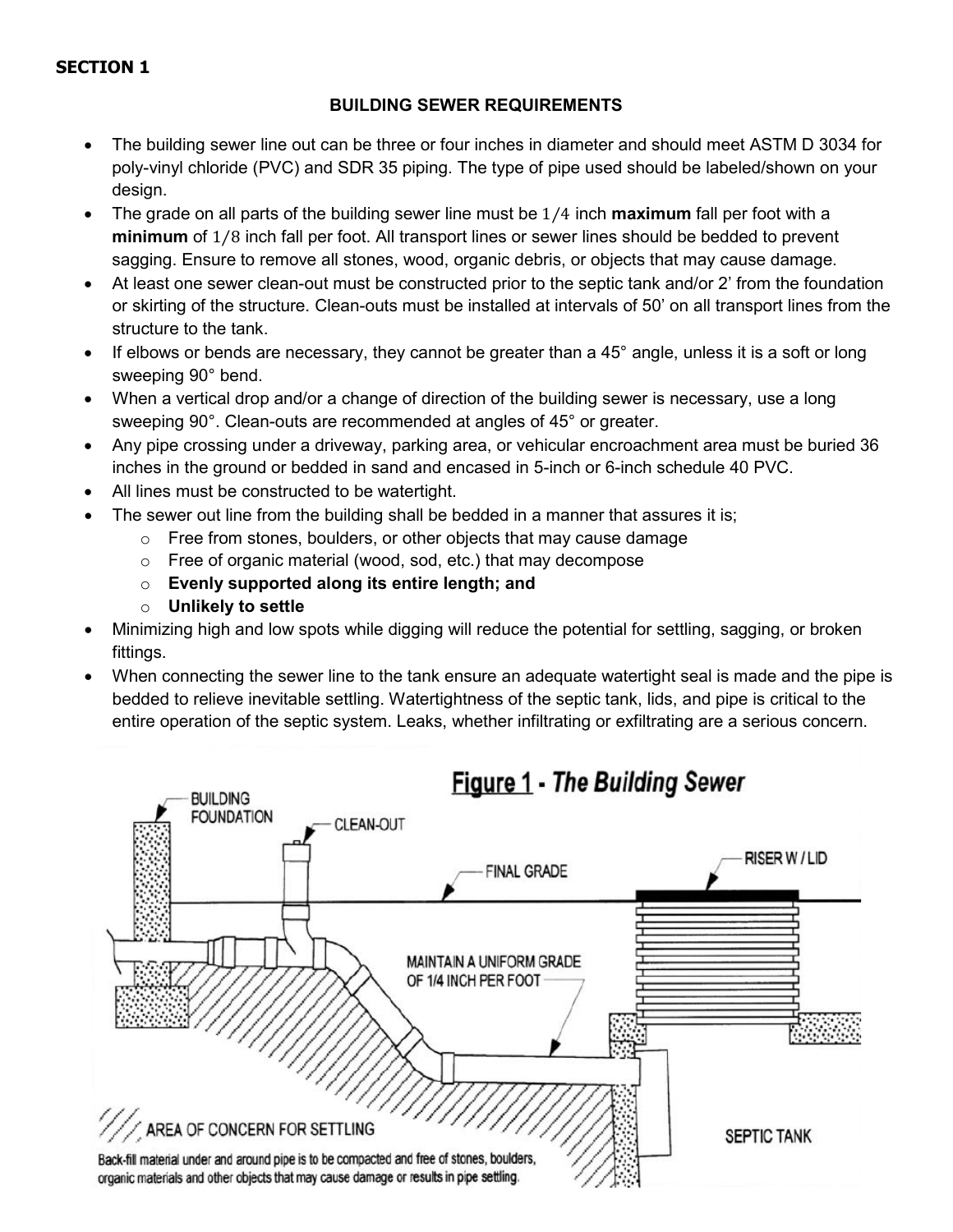# **SECTION 2**

#### **SEPTIC TANK REQUIREMENTS**

- All sewage tanks must be installed and bedded in a manner that assures they are;
	- **Level**
	- **Free of stones or boulders**
	- **Free of organic material**
	- **Evenly supported throughout the entire area beneath the tank**
	- **Installed in accordance with manufacturers specification**
	- **Unlikely to settle**
- Single family residences with 1 4 bedrooms are required to have a minimum of a 1,000-gallon septic tank. For each additional room, add 250 gallons **(WAC 246-272a-0232).**
- The septic tank must be set on undisturbed soil or by the manufacture's standards and have a minimum of 6 inches of cover.
- All pipes connecting to the tank must be water-tight with the proper slope.
- Access to the tank for inspection and maintenance at finished grade is required. **Risers must bring access to the tank to grade. All lids must be secure and water-tight.**
- **Installation of an effluent filter is strongly encouraged but not required.**
- All pipe entering and exiting the tank should be bedded and construction practices must prevent the pipes from "sagging" after cover.
- All septic tanks must be from the approved list provided by the Washington State Department of Health. That list can be found here; [https://doh.wa.gov/community-and-environment/wastewater](https://doh.wa.gov/community-and-environment/wastewater-management/forms-publications)[management/forms-publications](https://doh.wa.gov/community-and-environment/wastewater-management/forms-publications)
- Tanks installed in areas with known high groundwater levels that may be affected by buoyancy must be secured from flotation. Anti-buoyancy methods should be discussed with the tank manufacturer. It is important to 'tamp' and grade the top soil around the tank to allow run-off to move away from the tank.

#### **TRANSPORT LINES**

- The transport line from septic tank to d-box must have a minimum grade of 1' of fall per 100' (1%) and be water tight.
- Absorption areas significantly lower in elevation are required to have a splash box to reduce excessive effluent flows to the d-box. You may also install a 90° sweep pointing in the 6 o'clock position to reduce velocity and splash into the d-box.
- Crossing domestic or irrigation water lines is to be avoided. If this is not possible, contact the Health Department concerning standard practices.

#### **DISTRIBUTION BOX (D-BOX)**

- All unused outlets in a d-box must be sealed and water tight.
- A method must be utilized to ensure the inlet flow is divided equally to all outlets. This can be done by using "flow meters or speed levelers," or installing a 90° sweep faced down toward the bottom of the dbox.
- The d-box should be laid level on a sound footing and 5' minimum from the beginning of the lateral trenches or bed. **If freezing or "frost heaving" is a concern, a frost-proof footing should be installed.**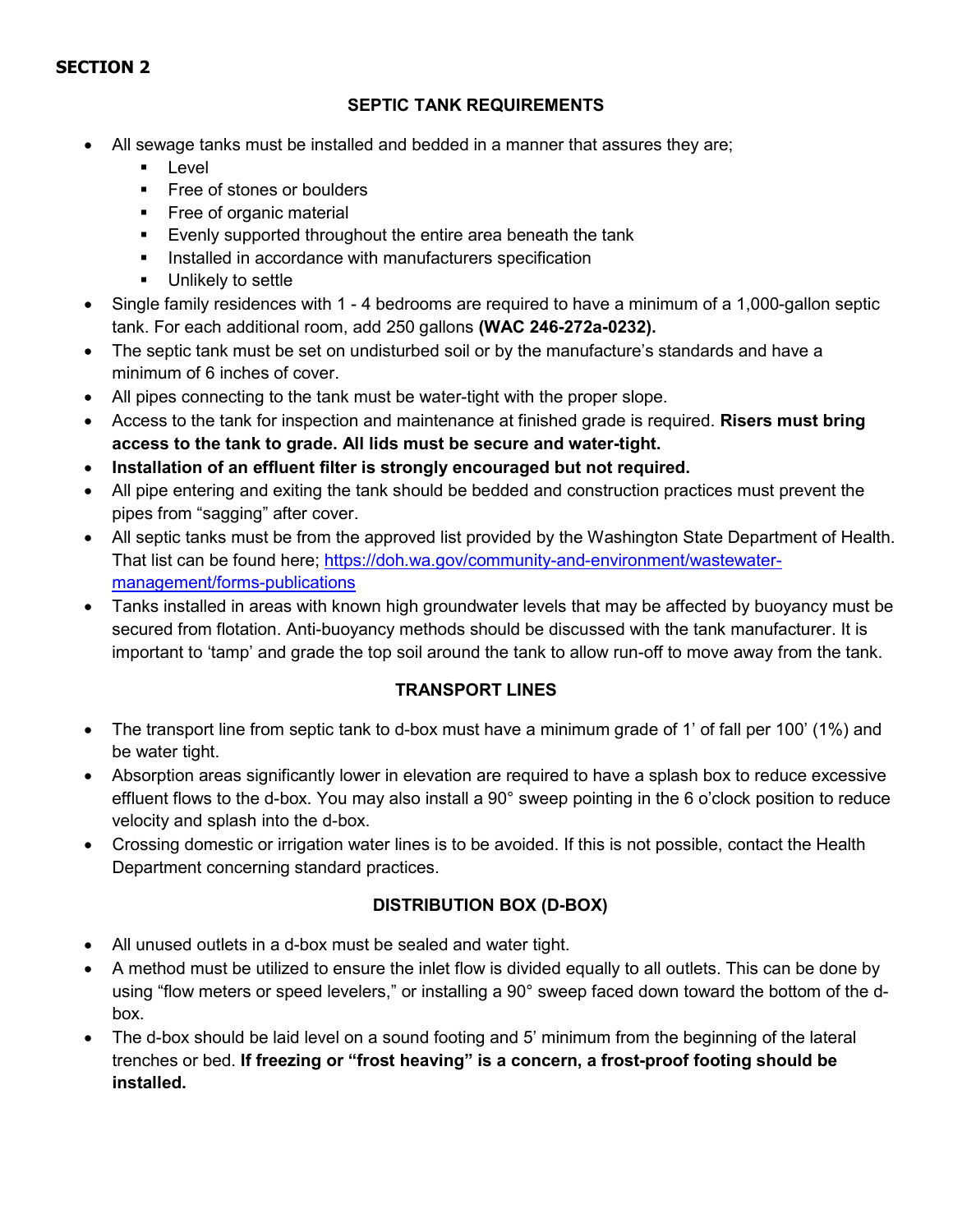#### **SECTION 3**

#### **INITIAL AND REPLACEMENT ABSORPTION AREA REQUIREMENTS**

- The laterals must be located near the test pits previously evaluated by Environmental Health staff.
- A minimum of 36" of undisturbed, native soil, is required between the bottom of the trench and the restrictive layer. On sloped sites, vertical separation and the trench depth is measured from the bottom/toe of the slope.
- Rigid, four-inch perforated pipe meeting ASTM D2729 (PVC), ASTM D4673 (ABS), or ASTM F405 (corrugated PE) may be used. Each lateral must be laid level with a cap glued to the end. The perforations should be in the 5 and 7 o'clock position.
- Gravel absorption beds must be covered with a non-woven geotextile filter fabric before covering. A minimum of 6 inches of drainrock is required under the perforated pipe.
- **The system replacement area will accommodate 100% of the required square footage with no reductions.**
- Absorption areas shall not be subject to vehicular traffic, shall not be encroached upon by buildings or structures, or be covered by impervious surfaces; including but not limited to asphalt, concrete, and swimming pools.
- Absorption areas shall not be located or constructed on slopes in excess of 45% or 24° **(WAC 246- 272a-0210 (5)(a).**
- Absorption areas shall not be located in areas where storm-water, drainage, or surface water accumulates. Storm-water drainage shall be directed away from the dispersal area.
- Absorption trenches must run perpendicular to the slope of the land and may need to curve around complicated areas with multiple slopes.
- Gravelless product must meet manufacturer's installation requirements. Gravelless-dome products are required to install 20-gauge, galvanized mesh screen below the product. The screen must cover 100% of the square footage used in the laterals or bed, and must also be 1⁄2 inch to 1 inch in size with hexagonal or square shape.
- The final absorption trench must be covered with a minimum of 6" of top soil and maximum of 24". The bottom of absorption trenches should be level, plus or minus half an inch.
- The length of an individual trench for gravity flow must not exceed 100 feet.
- The standard trench absorption width is 36". If a width of 12" or 24" is proposed, the required square footage for dispersal area must be shown on the design.
- Inspection ports are required at the end of each constructed lateral.
- **Equal distribution to each lateral is required for all systems.** Serial distribution requires sign-off by Klickitat County Health Department.

# **SITE PROTECTION AND PREPARATION**

- Construction of the dispersal area should be staked, or flagged, or roped off before any construction begins. Homeowners and contractors should protect the area from traffic, materials stockpiling, or large equipment parking.
- Before site preparation occurs ensure the soils are dry. The soil moisture should be evaluated for the "plastic" limit. In nongranular soils (clay or silt), compaction will occur inf the soil is near it's plastic limit. This can be tested be removing a sample of soil and rolling between the palms of your hands. If the soil fails to form a "rope" it is sufficiently dry.
- Clearing the site should be limited to mowing and raking to minimally disturb the top soil and installation area. If trees must be removed, cut at the base of the trunk and remove the trunk by grinding. Mechanically raking the stump with heavy machinery should be avoided.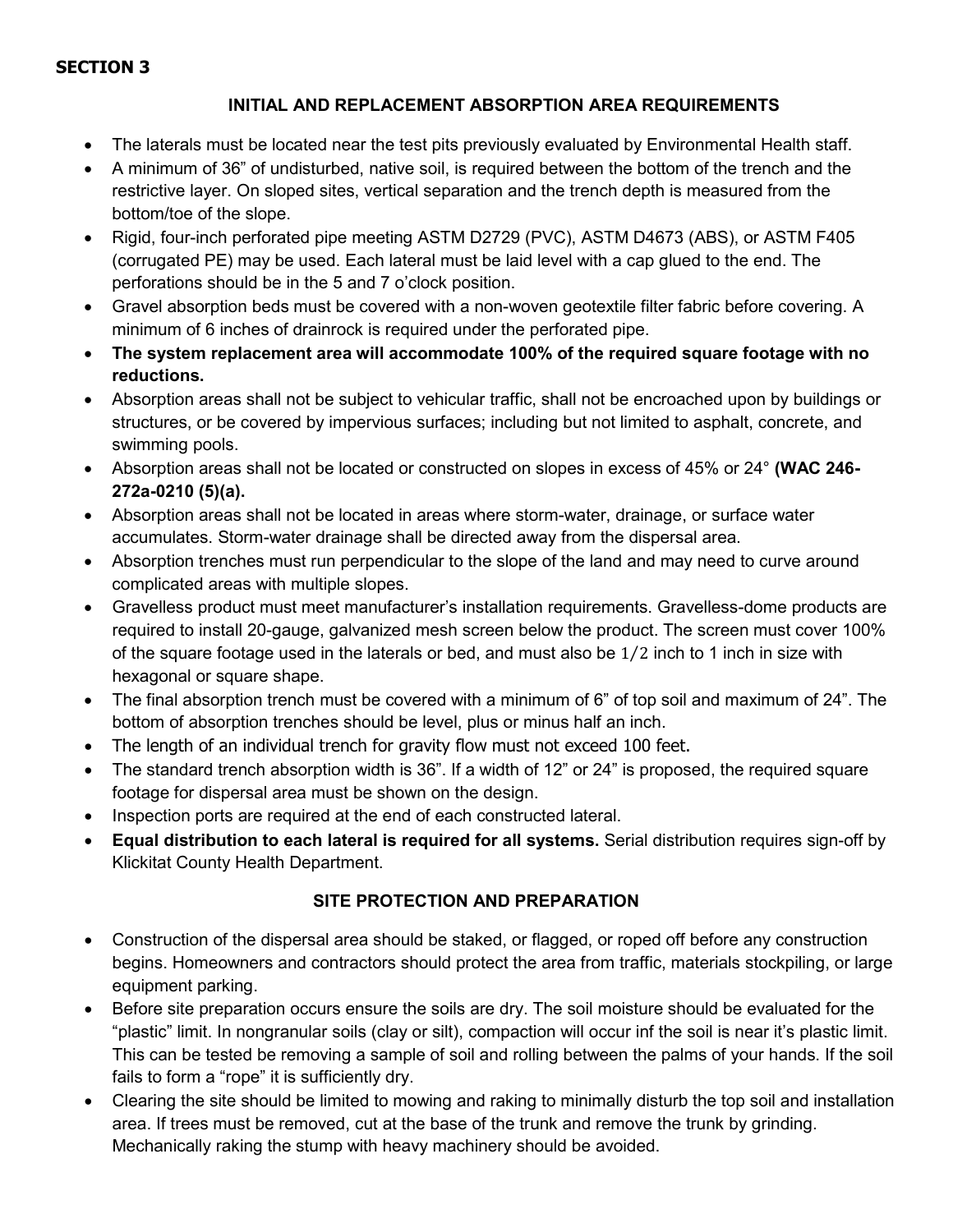- Excavation activities can cause significant reductions in soil porosity and permeability. Compaction and smearing of the soil infiltrative surfaces occur with equipment traffic vibration, scraping actions, and stockpiling materials on the infiltrative area.
- Front end loaders and blades should not be used for scraping actions. Lightweight backhoes are preferred. All equipment used for excavation should be kept off the infiltration field.
- Any area in the infiltrative area that is smeared should be "scarified" by manual raking.
- Placement of gravel or crushed rock into the trenches should be done with a backhoe bucket and not dumped in with a front-end loader or truck.
- Before leaving the site, the area around the site should be graded to divert surface runoff away from the infiltrative area. The backfill are should be slightly mounded to account for settling.
- It is also recommended to seed and mulch the area to promote a healthy vegetative cover.

#### **SEPTIC TANK PUMPING**

- Tanks should be pumped when sludge and scum accumulations exceed 30% of the tank volume or are encroaching on the inlet or outlet baffles.
- Periodic pumping or septic tanks is recommended to ensure proper system performance and reduce the risk of hydraulic failure in the infiltrative area.
- If systems are not on any routine inspection schedule, septic tanks should be pumped every 3-5 years. This is based on tank volume, building occupants, habits, appliances, and waste strength.
- Accumulated sludge and scum material may only be removed or pumped-out but a licensed septic pumper in Klickitat County.

# **Continue to the next page.**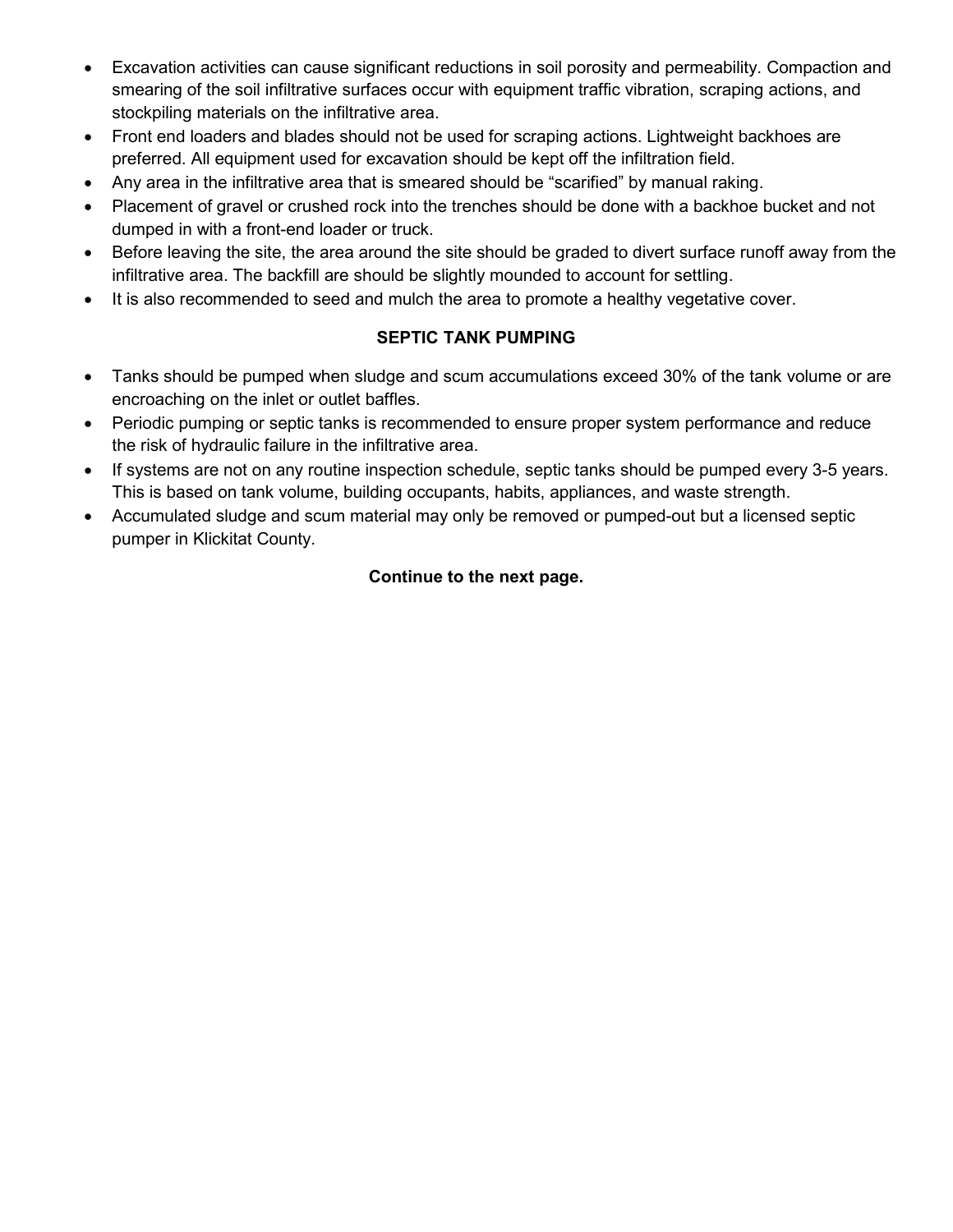# **MINIMUM HORIZONTAL SETBACKS**

| Items Requiring Setback                                                                                                                           | From edge of soil<br>dispersal component and<br>reserve area | From sewage tank and<br>distribution box | From building sewer and<br>non-perforated distribution<br>pipe |  |  |  |  |  |
|---------------------------------------------------------------------------------------------------------------------------------------------------|--------------------------------------------------------------|------------------------------------------|----------------------------------------------------------------|--|--|--|--|--|
| Well or suction line                                                                                                                              | 100 ft.                                                      | 50 ft.                                   | 50 ft.                                                         |  |  |  |  |  |
| Public drinking water well                                                                                                                        | 100 ft.                                                      | 100 ft.                                  | 100 ft.                                                        |  |  |  |  |  |
| Public drinking water spring measured from the ordinary high-water<br>mark                                                                        | 200 ft.                                                      | 200 ft.                                  | 100 ft.                                                        |  |  |  |  |  |
| Spring or surface water used as drinking water source measured from<br>the ordinary high-water mark                                               | 100 ft.                                                      | 50 ft.                                   | 50 ft.                                                         |  |  |  |  |  |
| Pressurized water supply line                                                                                                                     | 10 ft.                                                       | 10 ft.                                   | 10 ft.                                                         |  |  |  |  |  |
| Decommissioned well (decommissioned in accordance with<br>chapter 173-160 WAC)                                                                    | 10 ft.                                                       | N/A                                      | N/A                                                            |  |  |  |  |  |
| Surface water measured from the ordinary high- water mark                                                                                         | 100 ft.                                                      | 50 ft.                                   | 10 ft.                                                         |  |  |  |  |  |
| Building foundation/in-ground swimming pool                                                                                                       | 10 ft.                                                       | 5ft.                                     | 2ft.                                                           |  |  |  |  |  |
| Property or easement line                                                                                                                         | 5ft.                                                         | 5ft.                                     | N/A                                                            |  |  |  |  |  |
| Interceptor/curtain drains/foundation drains/drainage<br>ditches                                                                                  |                                                              |                                          |                                                                |  |  |  |  |  |
| Down-gradient*:                                                                                                                                   | 30 ft.                                                       | 5 ft.                                    | N/A                                                            |  |  |  |  |  |
| Up-gradient*:                                                                                                                                     | 10 ft.                                                       | N/A                                      | N/A                                                            |  |  |  |  |  |
| Other site features that may allow effluent to surface                                                                                            |                                                              |                                          |                                                                |  |  |  |  |  |
| Down-gradient*:                                                                                                                                   | 30 ft.                                                       | 5ft.                                     | N/A                                                            |  |  |  |  |  |
| Up-gradient*:                                                                                                                                     | $10$ ft.                                                     | N/A                                      | N/A                                                            |  |  |  |  |  |
| Down-gradient cuts or banks with at least 5 ft. of original undisturbed soil<br>above a restrictive layer due to a structural or textural change  | 25 ft.                                                       | N/A                                      | N/A                                                            |  |  |  |  |  |
| Down-gradient cuts or banks with less than 5 ft. of original undisturbed<br>soil above a restrictive layer due to a structural or textural change | 50 ft.                                                       | N/A                                      | N/A                                                            |  |  |  |  |  |
| Other adjacent soil dispersal components/subsurface storm water<br>infiltration systems                                                           | 10 ft.                                                       | N/A                                      | N/A                                                            |  |  |  |  |  |

\*The item is down-gradient when the liquid will flow toward it upon encountering a water table or restrictive layer. The item is up-gradient when the liquid will flow away from it upon entering a water table or restrictive layer.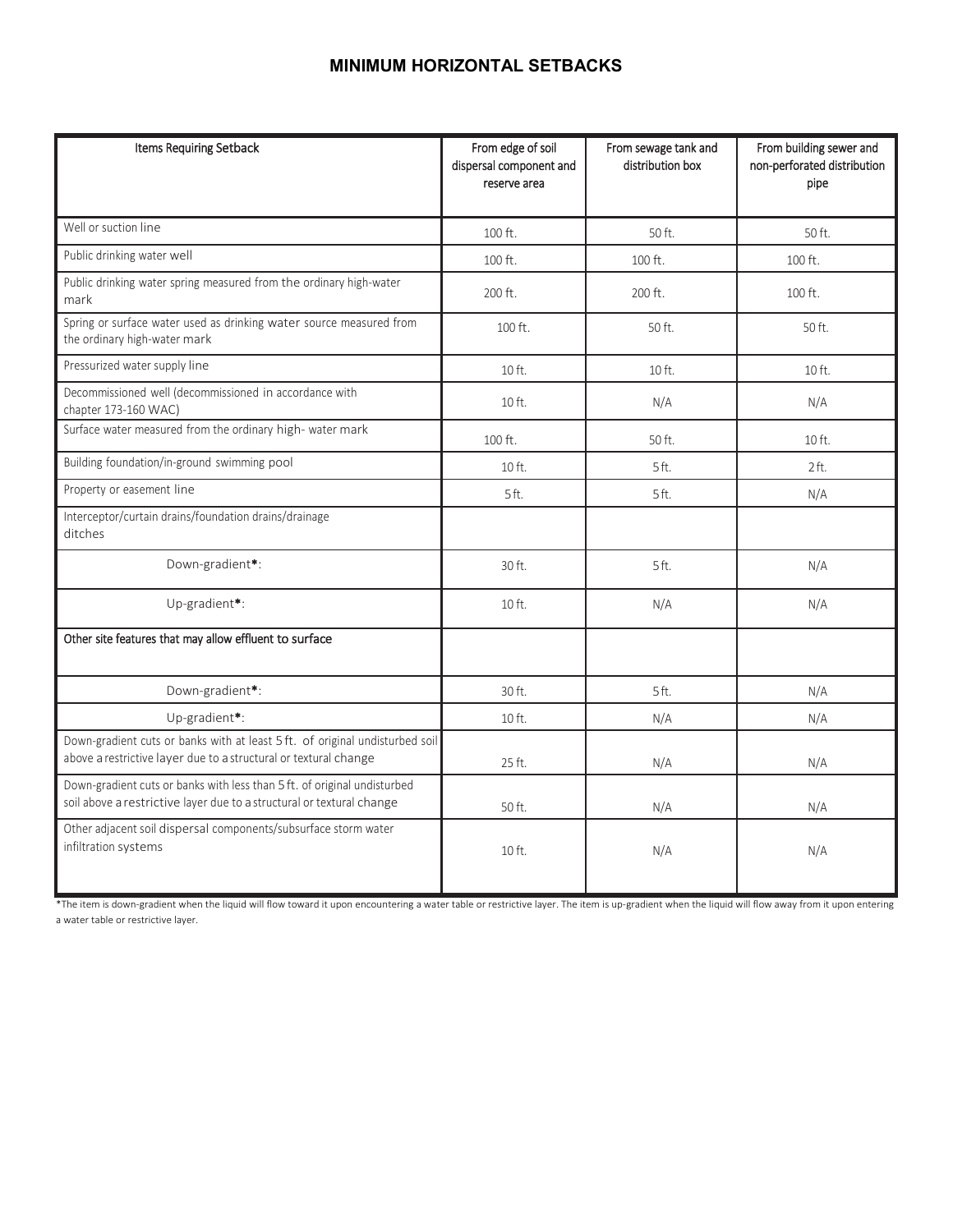#### **HOMEOWNER DESIGN APPLICATION**

#### **PLEASE READ**

**WAC 246-272A** requires individuals to obtain an on-site sewage permit prior to construction. This includes any person proposing the installation, repair, modification, connection to, or expansion of an on-site sewage system. This permit is applicable to residential sources of sewage producing less than 3500 gallons per day. This chapter can also be applied to nonresidential sources of sewage if treatment, siting, design, installation, and operation and maintenance measures provide effluent dispersal required of residential sources. **In Klickitat County proof of adequate wastewater disposal is required prior to issuing a building permit.**

The system owner is responsible for operating, monitoring, and maintaining the system to minimize the risk of failure. This includes securing the correct permits prior to construction or repairs and performing system evaluations. During the removal of solids, the homeowner should only employ approved pumpers within Klickitat County. **System owners are also responsible for protecting the tank, SSAS (drainfield), and the reserve area from; impervious materials, surface drainage, soil compaction, soil removal, and ensure the flow of sewage does not exceed capacity.**

#### **HOMEOWNER DESIGN APPLICATION**

#### **APPLICANT INFORMATION**

| Name:                                                                                                                                                      |                                                                                                                                                                                                 |      |
|------------------------------------------------------------------------------------------------------------------------------------------------------------|-------------------------------------------------------------------------------------------------------------------------------------------------------------------------------------------------|------|
| Mailing Address:                                                                                                                                           |                                                                                                                                                                                                 |      |
| City:                                                                                                                                                      | State:                                                                                                                                                                                          | Zip: |
| Phone:                                                                                                                                                     | Email:                                                                                                                                                                                          |      |
| Site Address:                                                                                                                                              |                                                                                                                                                                                                 |      |
| Parcel Number:                                                                                                                                             |                                                                                                                                                                                                 |      |
| Standard Gravity (\$400)<br>Alternative System (\$500)<br>Systems $> 1000$ GPD (\$1250)<br>Tank Replacement (\$50)<br>SSAS Replacement w/ Soil Log (\$150) | SSAS Replacement w/o Soil Log (\$300)<br>System Expansion w/ Soil Log (\$150)<br>System Expansion w/o Soil Log (\$300)<br>Permit Renewal (\$110)<br>Connection to LOSS/Community System (\$100) |      |

#### **Continue to the calculations and site plan pages.**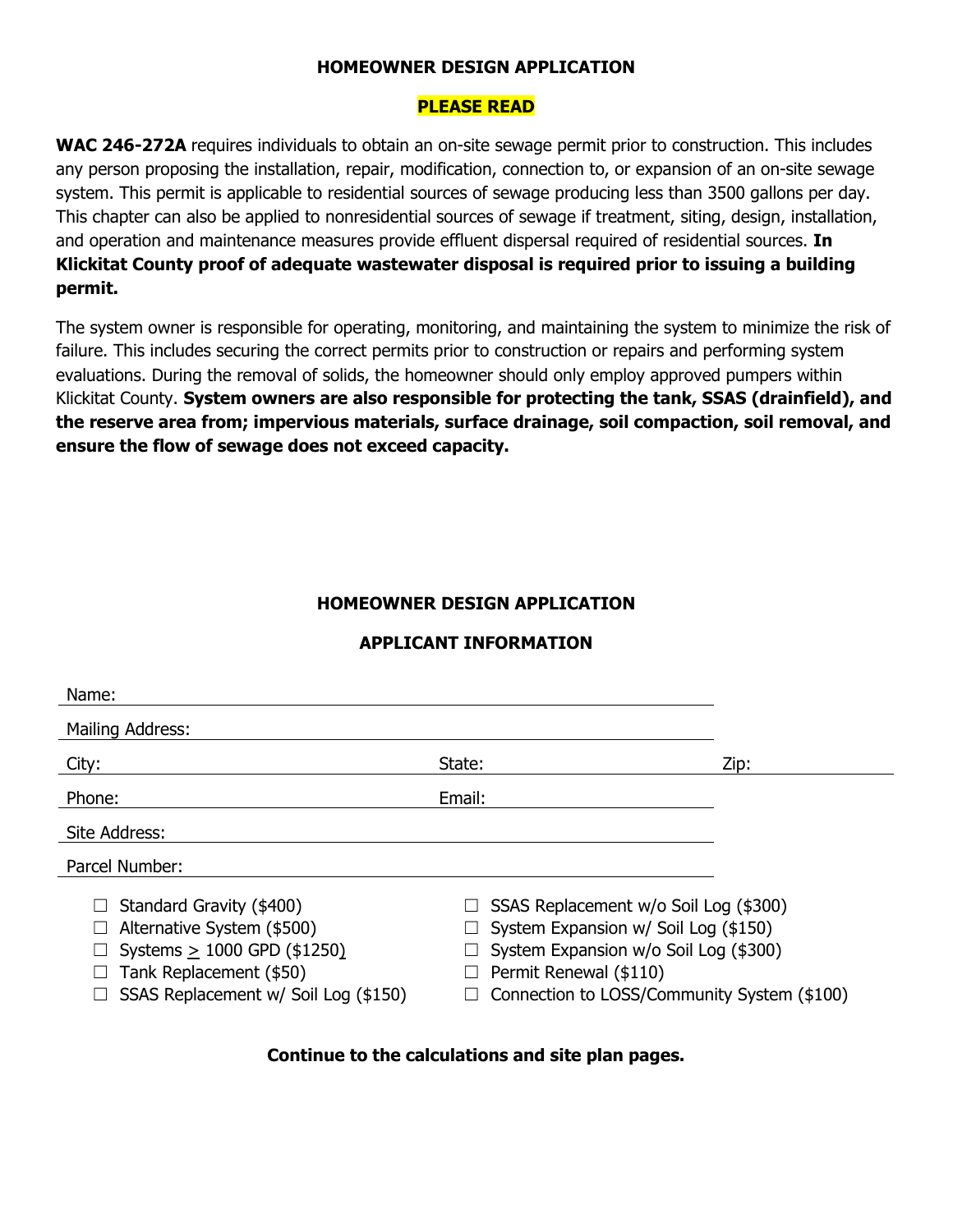#### **System Calculations** (note: you will need your site evaluation for this part)

**Step 1.** The system design flow is determined by the **number of bedrooms multiplied by 120 gallons**. **The minimum design flow for any on-site sewage system is 240 gpd.**

# of bedrooms  $\qquad \qquad$   $\times$  120 =  $\qquad \qquad$  gallons per day (design flow)

**Step 2.** For a home serving 4 bedrooms or fewer, the minimum septic tank size is 1000 gallons. **For homes with more than 4 bedrooms, an additional 250 gallons per bedroom is required.**

 $#$  of bedrooms  $=$  minimum tank size

**Step 3.** Refer to the site evaluation report to calculate the maximum trench depth. **For standard gravity systems there must be 36" of vertical separation from the restrictive layer.**

Depth of test pit or restrictive layer \_\_\_\_\_\_ - 36" = \_\_\_\_\_\_ **maximum** trench depth

**Step 4.** Refer to the site evaluation report to determine the square footage necessary to treat sewage. The application rate will be listed. **To determine the square footage, divide the design flow from step 1 by the application rate found on the site evaluation report.**

Design flow  $\frac{1}{\sqrt{2\pi}}$  /  $\frac{1}{\sqrt{2\pi}}$  application rate =  $\frac{1}{\sqrt{2\pi}}$  total square footage

**Step 5.** Typical trenches are 3 feet wide, divide the total square footage by 3 to get the total linear length of dispersal material. If your design requires 2 feet wide trenches, divide by 2.

Total square footage  $\frac{1}{2}$  / 3 =  $\frac{1}{2}$  total linear feet of **gravel** laterals

**Step 6. If you plan to use gravelless product**, like EZ Flo or Infiltrator domes, you will need to reduce the total square footage by a percent based on soil type. For soils types 3 through 6, there is a 40% reduction. In soil type 2, there is a 20% reduction. Soil type 1 has no reduction. **For example; if you receive a 40% reduction you multiply your total sq. footage from step 4 by .6 to get the remaining 60%.**

Total square footage  $\_\_\_\_ X \_\_\_$ % after reduction =  $\_\_\_\_$ new total square footage New total square footage \_\_\_\_\_\_\_ / **3** = \_\_\_\_\_\_\_ total linear feet of **gravelless** drainfield

#### **FINAL SYSTEM PARAMETERS**

| <b>Design Flow:</b>       | <b>Septic Tank Size:</b>  |
|---------------------------|---------------------------|
| <b>Soil Type:</b>         | <b>Application Rate:</b>  |
| <b>Trench Width:</b>      | <b>Total Linear Feet:</b> |
| <b>Max. Trench Depth:</b> | <b>Pump Tank Size:</b>    |

**Installer:**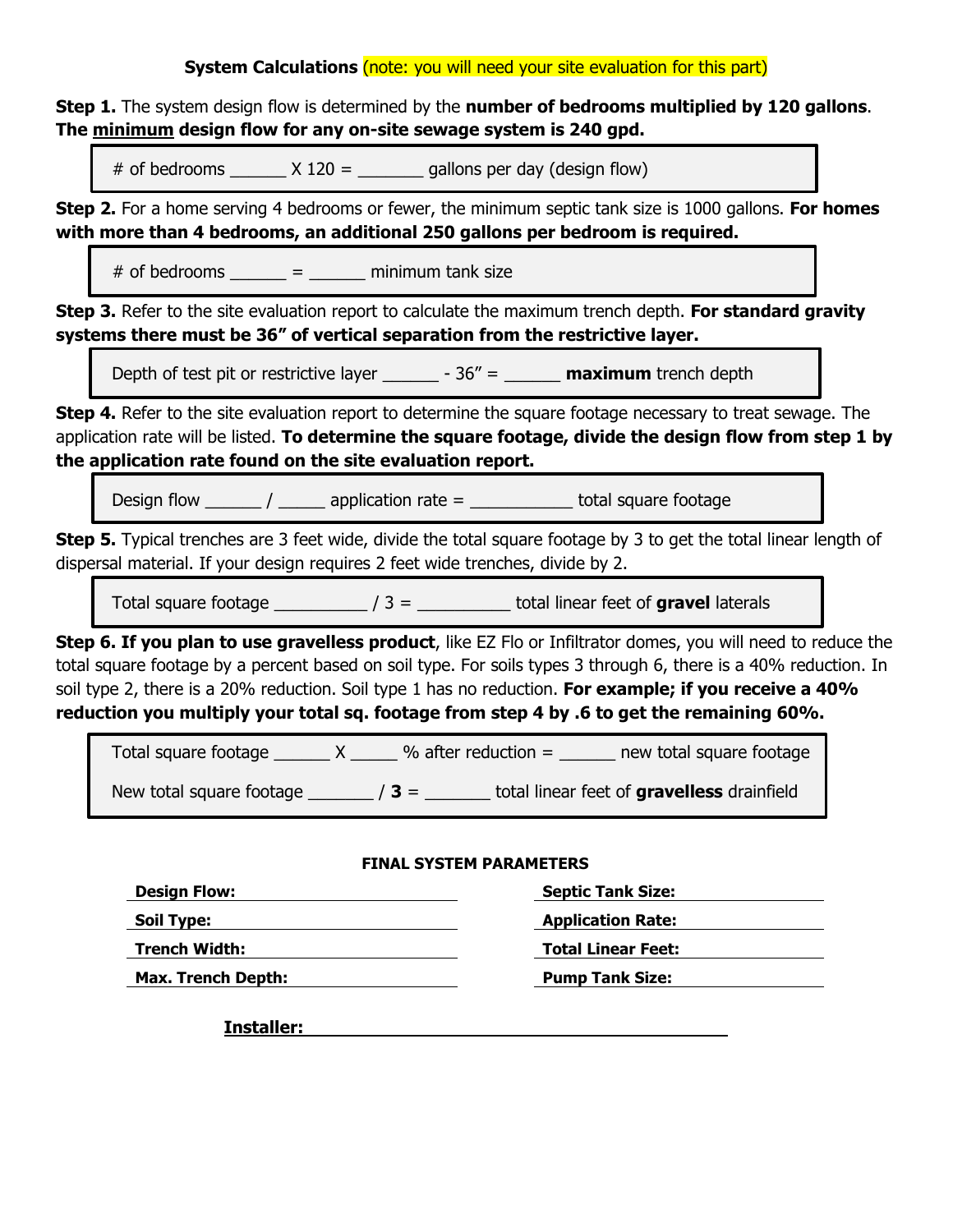### **Detailed Site Plan and Design Checklist** (Ensure to include these on your drafted design.)

- **Detailed site plan: System layout:**<br> **Detailed site plan: Show property lines and dimensions**
- □ Show property lines and dimensions □ Length of building sewer out □ Ceneral topography (direction of slope and percentage □ Length of all transport lines
- □ General topography (direction of slope and percentage □<br>□ Show buildings (existing and planned) □ Show buildings (existing and planned) □ Show lines encased or buried under roads
- 
- □ Setbacks to surface water, season streams, creeks □ Location of clean outs
- 
- □ Location of drinking water source<br>□ Location of pressurized water lines
- □ Location of septic tank □ Location of any risers
- 
- □ Location of initial and reserve drainfield areas<br>□ Locations of test pits
- 
- 
- 
- 
- 
- □ Location of observation/inspection ports<br>□ Location of clean outs
- 
- 
- □ Location of pressurized water lines Distinguish type of drainfield material <br>□ Location of septic tank Docation of any risers
	-
	-
	- $\Box$  Location of other trenched utilities<br> $\Box$  List piping material used and diameter
- □ Locations of test pits <br>□ Show width of drainfield laterals



| $\bigcap_{\Delta}$ |  |  |  |  |  |  |  |  |  |  |  |  |  |  |  |  |  |  |  |  |  |  |  |  |  |  |  |
|--------------------|--|--|--|--|--|--|--|--|--|--|--|--|--|--|--|--|--|--|--|--|--|--|--|--|--|--|--|
|                    |  |  |  |  |  |  |  |  |  |  |  |  |  |  |  |  |  |  |  |  |  |  |  |  |  |  |  |
|                    |  |  |  |  |  |  |  |  |  |  |  |  |  |  |  |  |  |  |  |  |  |  |  |  |  |  |  |
|                    |  |  |  |  |  |  |  |  |  |  |  |  |  |  |  |  |  |  |  |  |  |  |  |  |  |  |  |
|                    |  |  |  |  |  |  |  |  |  |  |  |  |  |  |  |  |  |  |  |  |  |  |  |  |  |  |  |
|                    |  |  |  |  |  |  |  |  |  |  |  |  |  |  |  |  |  |  |  |  |  |  |  |  |  |  |  |
|                    |  |  |  |  |  |  |  |  |  |  |  |  |  |  |  |  |  |  |  |  |  |  |  |  |  |  |  |
|                    |  |  |  |  |  |  |  |  |  |  |  |  |  |  |  |  |  |  |  |  |  |  |  |  |  |  |  |
|                    |  |  |  |  |  |  |  |  |  |  |  |  |  |  |  |  |  |  |  |  |  |  |  |  |  |  |  |
|                    |  |  |  |  |  |  |  |  |  |  |  |  |  |  |  |  |  |  |  |  |  |  |  |  |  |  |  |
|                    |  |  |  |  |  |  |  |  |  |  |  |  |  |  |  |  |  |  |  |  |  |  |  |  |  |  |  |
|                    |  |  |  |  |  |  |  |  |  |  |  |  |  |  |  |  |  |  |  |  |  |  |  |  |  |  |  |
|                    |  |  |  |  |  |  |  |  |  |  |  |  |  |  |  |  |  |  |  |  |  |  |  |  |  |  |  |
|                    |  |  |  |  |  |  |  |  |  |  |  |  |  |  |  |  |  |  |  |  |  |  |  |  |  |  |  |
|                    |  |  |  |  |  |  |  |  |  |  |  |  |  |  |  |  |  |  |  |  |  |  |  |  |  |  |  |
|                    |  |  |  |  |  |  |  |  |  |  |  |  |  |  |  |  |  |  |  |  |  |  |  |  |  |  |  |
|                    |  |  |  |  |  |  |  |  |  |  |  |  |  |  |  |  |  |  |  |  |  |  |  |  |  |  |  |
|                    |  |  |  |  |  |  |  |  |  |  |  |  |  |  |  |  |  |  |  |  |  |  |  |  |  |  |  |
|                    |  |  |  |  |  |  |  |  |  |  |  |  |  |  |  |  |  |  |  |  |  |  |  |  |  |  |  |
|                    |  |  |  |  |  |  |  |  |  |  |  |  |  |  |  |  |  |  |  |  |  |  |  |  |  |  |  |
|                    |  |  |  |  |  |  |  |  |  |  |  |  |  |  |  |  |  |  |  |  |  |  |  |  |  |  |  |
|                    |  |  |  |  |  |  |  |  |  |  |  |  |  |  |  |  |  |  |  |  |  |  |  |  |  |  |  |
|                    |  |  |  |  |  |  |  |  |  |  |  |  |  |  |  |  |  |  |  |  |  |  |  |  |  |  |  |
|                    |  |  |  |  |  |  |  |  |  |  |  |  |  |  |  |  |  |  |  |  |  |  |  |  |  |  |  |
|                    |  |  |  |  |  |  |  |  |  |  |  |  |  |  |  |  |  |  |  |  |  |  |  |  |  |  |  |
|                    |  |  |  |  |  |  |  |  |  |  |  |  |  |  |  |  |  |  |  |  |  |  |  |  |  |  |  |
|                    |  |  |  |  |  |  |  |  |  |  |  |  |  |  |  |  |  |  |  |  |  |  |  |  |  |  |  |
|                    |  |  |  |  |  |  |  |  |  |  |  |  |  |  |  |  |  |  |  |  |  |  |  |  |  |  |  |
|                    |  |  |  |  |  |  |  |  |  |  |  |  |  |  |  |  |  |  |  |  |  |  |  |  |  |  |  |
|                    |  |  |  |  |  |  |  |  |  |  |  |  |  |  |  |  |  |  |  |  |  |  |  |  |  |  |  |
|                    |  |  |  |  |  |  |  |  |  |  |  |  |  |  |  |  |  |  |  |  |  |  |  |  |  |  |  |
|                    |  |  |  |  |  |  |  |  |  |  |  |  |  |  |  |  |  |  |  |  |  |  |  |  |  |  |  |
|                    |  |  |  |  |  |  |  |  |  |  |  |  |  |  |  |  |  |  |  |  |  |  |  |  |  |  |  |
|                    |  |  |  |  |  |  |  |  |  |  |  |  |  |  |  |  |  |  |  |  |  |  |  |  |  |  |  |
|                    |  |  |  |  |  |  |  |  |  |  |  |  |  |  |  |  |  |  |  |  |  |  |  |  |  |  |  |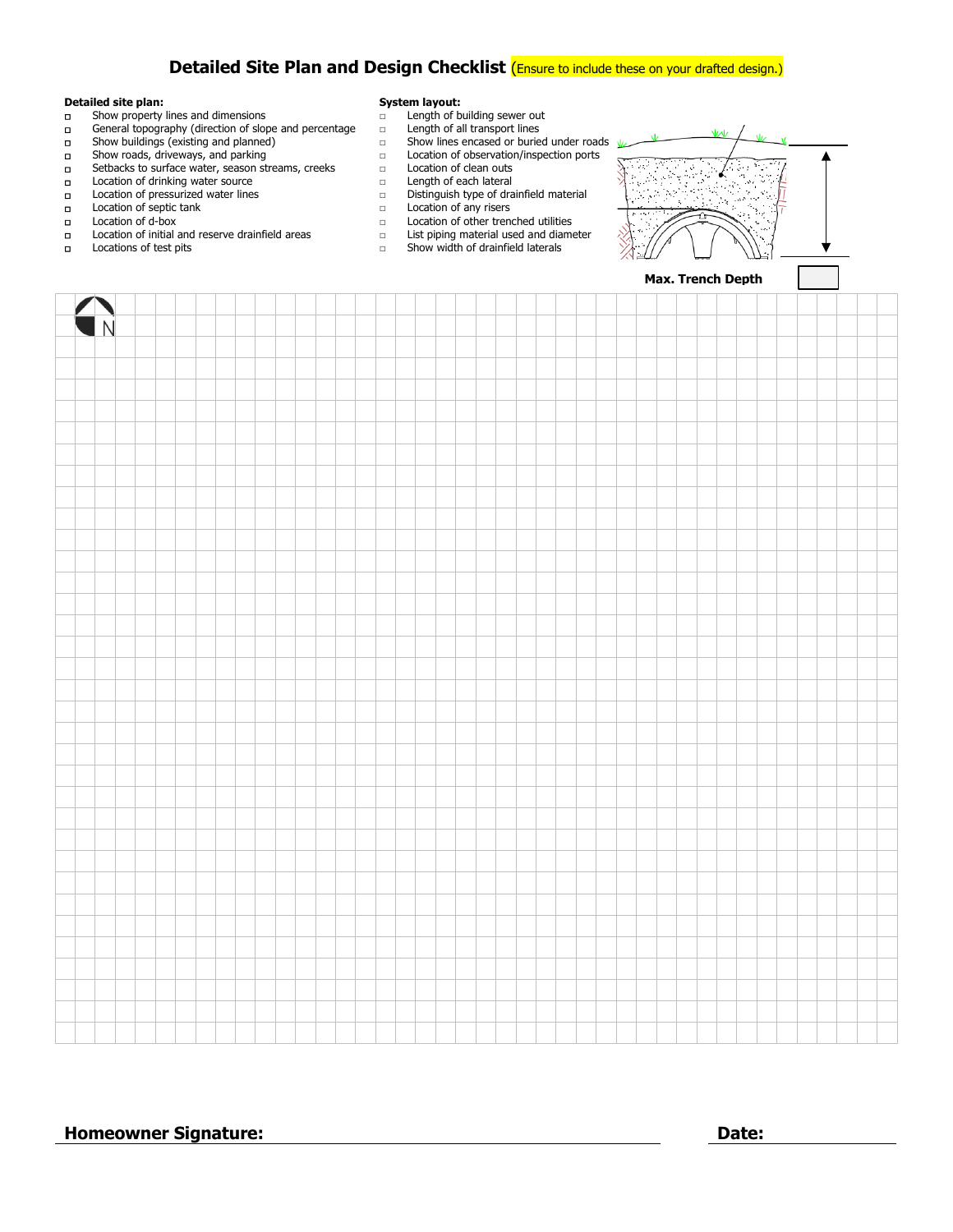### **TYPICAL TRENCH CROSS SECTIONS EXAMPLES**